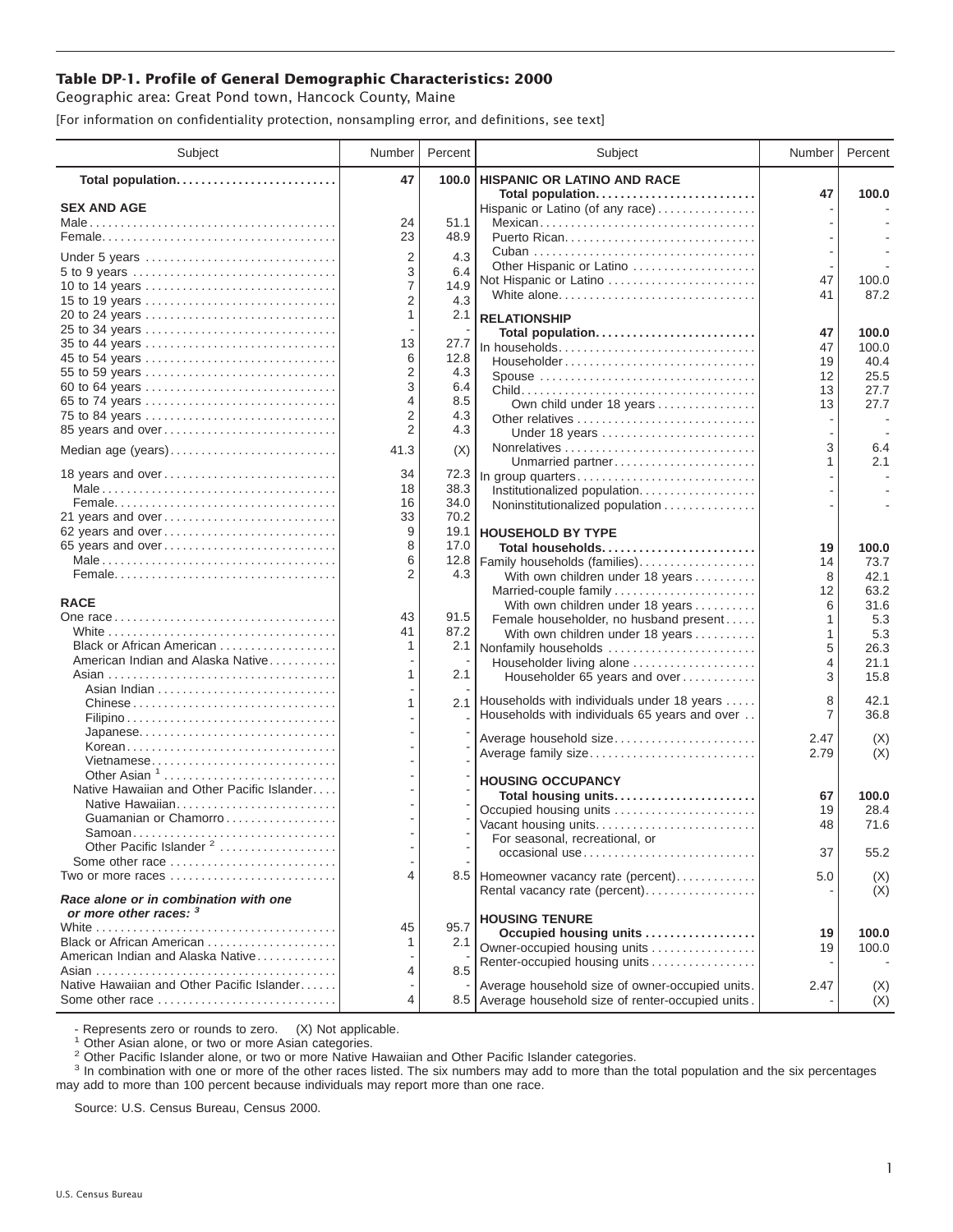## **Table DP-2. Profile of Selected Social Characteristics: 2000**

Geographic area: Great Pond town, Hancock County, Maine

[Data based on a sample. For information on confidentiality protection, sampling error, nonsampling error, and definitions, see text]

| <b>SCHOOL ENROLLMENT</b><br><b>NATIVITY AND PLACE OF BIRTH</b><br>Population 3 years and over<br>Total population<br>42<br>enrolled in school<br>8<br>42<br>Nursery school, preschool<br>Born in United States<br>42<br>State of residence<br>25<br>Kindergarten<br>Elementary school (grades 1-8)<br>6<br>75.0<br>17<br>Different state<br>$\overline{2}$<br>High school (grades 9-12)<br>25.0<br>Born outside United States<br>College or graduate school<br>Foreign born<br>Entered 1990 to March 2000<br><b>EDUCATIONAL ATTAINMENT</b><br>Naturalized citizen<br>100.0<br>Population 25 years and over<br>34<br>Less than 9th grade<br><b>REGION OF BIRTH OF FOREIGN BORN</b><br>5<br>9th to 12th grade, no diploma<br>14.7<br>Total (excluding born at sea)<br>35.3<br>High school graduate (includes equivalency)<br>12<br>Some college, no degree<br>$\overline{7}$<br>20.6<br>11.8<br>Associate degree<br>4 | Percent       |
|---------------------------------------------------------------------------------------------------------------------------------------------------------------------------------------------------------------------------------------------------------------------------------------------------------------------------------------------------------------------------------------------------------------------------------------------------------------------------------------------------------------------------------------------------------------------------------------------------------------------------------------------------------------------------------------------------------------------------------------------------------------------------------------------------------------------------------------------------------------------------------------------------------------------|---------------|
|                                                                                                                                                                                                                                                                                                                                                                                                                                                                                                                                                                                                                                                                                                                                                                                                                                                                                                                     |               |
|                                                                                                                                                                                                                                                                                                                                                                                                                                                                                                                                                                                                                                                                                                                                                                                                                                                                                                                     | 100.0         |
|                                                                                                                                                                                                                                                                                                                                                                                                                                                                                                                                                                                                                                                                                                                                                                                                                                                                                                                     | 100.0         |
|                                                                                                                                                                                                                                                                                                                                                                                                                                                                                                                                                                                                                                                                                                                                                                                                                                                                                                                     | 100.0         |
|                                                                                                                                                                                                                                                                                                                                                                                                                                                                                                                                                                                                                                                                                                                                                                                                                                                                                                                     | 59.5          |
|                                                                                                                                                                                                                                                                                                                                                                                                                                                                                                                                                                                                                                                                                                                                                                                                                                                                                                                     | 40.5          |
|                                                                                                                                                                                                                                                                                                                                                                                                                                                                                                                                                                                                                                                                                                                                                                                                                                                                                                                     |               |
|                                                                                                                                                                                                                                                                                                                                                                                                                                                                                                                                                                                                                                                                                                                                                                                                                                                                                                                     |               |
|                                                                                                                                                                                                                                                                                                                                                                                                                                                                                                                                                                                                                                                                                                                                                                                                                                                                                                                     |               |
|                                                                                                                                                                                                                                                                                                                                                                                                                                                                                                                                                                                                                                                                                                                                                                                                                                                                                                                     |               |
|                                                                                                                                                                                                                                                                                                                                                                                                                                                                                                                                                                                                                                                                                                                                                                                                                                                                                                                     |               |
|                                                                                                                                                                                                                                                                                                                                                                                                                                                                                                                                                                                                                                                                                                                                                                                                                                                                                                                     |               |
|                                                                                                                                                                                                                                                                                                                                                                                                                                                                                                                                                                                                                                                                                                                                                                                                                                                                                                                     |               |
|                                                                                                                                                                                                                                                                                                                                                                                                                                                                                                                                                                                                                                                                                                                                                                                                                                                                                                                     |               |
|                                                                                                                                                                                                                                                                                                                                                                                                                                                                                                                                                                                                                                                                                                                                                                                                                                                                                                                     |               |
| Bachelor's degree<br>11.8<br>4                                                                                                                                                                                                                                                                                                                                                                                                                                                                                                                                                                                                                                                                                                                                                                                                                                                                                      |               |
| $\overline{2}$<br>5.9<br>Graduate or professional degree                                                                                                                                                                                                                                                                                                                                                                                                                                                                                                                                                                                                                                                                                                                                                                                                                                                            |               |
| Percent high school graduate or higher<br>85.3<br>Northern America<br>(X)                                                                                                                                                                                                                                                                                                                                                                                                                                                                                                                                                                                                                                                                                                                                                                                                                                           |               |
| Percent bachelor's degree or higher<br>(X)<br>17.6                                                                                                                                                                                                                                                                                                                                                                                                                                                                                                                                                                                                                                                                                                                                                                                                                                                                  |               |
| <b>LANGUAGE SPOKEN AT HOME</b>                                                                                                                                                                                                                                                                                                                                                                                                                                                                                                                                                                                                                                                                                                                                                                                                                                                                                      |               |
| Population 5 years and over<br>42<br><b>MARITAL STATUS</b>                                                                                                                                                                                                                                                                                                                                                                                                                                                                                                                                                                                                                                                                                                                                                                                                                                                          | 100.0         |
| 42<br>Population 15 years and over<br>34                                                                                                                                                                                                                                                                                                                                                                                                                                                                                                                                                                                                                                                                                                                                                                                                                                                                            | 100.0         |
| Language other than English<br>Never married                                                                                                                                                                                                                                                                                                                                                                                                                                                                                                                                                                                                                                                                                                                                                                                                                                                                        |               |
| Speak English less than "very well"<br>Now married, except separated<br>88.2<br>30                                                                                                                                                                                                                                                                                                                                                                                                                                                                                                                                                                                                                                                                                                                                                                                                                                  |               |
| Spanish<br>Speak English less than "very well"                                                                                                                                                                                                                                                                                                                                                                                                                                                                                                                                                                                                                                                                                                                                                                                                                                                                      |               |
| 2<br>5.9<br>Other Indo-European languages                                                                                                                                                                                                                                                                                                                                                                                                                                                                                                                                                                                                                                                                                                                                                                                                                                                                           |               |
| Speak English less than "very well"<br>$\overline{2}$<br>5.9                                                                                                                                                                                                                                                                                                                                                                                                                                                                                                                                                                                                                                                                                                                                                                                                                                                        |               |
| Asian and Pacific Island languages                                                                                                                                                                                                                                                                                                                                                                                                                                                                                                                                                                                                                                                                                                                                                                                                                                                                                  |               |
| Speak English less than "very well"                                                                                                                                                                                                                                                                                                                                                                                                                                                                                                                                                                                                                                                                                                                                                                                                                                                                                 |               |
| <b>GRANDPARENTS AS CAREGIVERS</b>                                                                                                                                                                                                                                                                                                                                                                                                                                                                                                                                                                                                                                                                                                                                                                                                                                                                                   |               |
| <b>ANCESTRY (single or multiple)</b><br>Grandparent living in household with                                                                                                                                                                                                                                                                                                                                                                                                                                                                                                                                                                                                                                                                                                                                                                                                                                        |               |
| Total population<br>42<br>one or more own grandchildren under<br>Total ancestries reported<br>36                                                                                                                                                                                                                                                                                                                                                                                                                                                                                                                                                                                                                                                                                                                                                                                                                    | 100.0<br>85.7 |
| 18 years                                                                                                                                                                                                                                                                                                                                                                                                                                                                                                                                                                                                                                                                                                                                                                                                                                                                                                            |               |
| Grandparent responsible for grandchildren                                                                                                                                                                                                                                                                                                                                                                                                                                                                                                                                                                                                                                                                                                                                                                                                                                                                           |               |
| <b>VETERAN STATUS</b>                                                                                                                                                                                                                                                                                                                                                                                                                                                                                                                                                                                                                                                                                                                                                                                                                                                                                               |               |
| Civilian population 18 years and over<br>100.0<br>34                                                                                                                                                                                                                                                                                                                                                                                                                                                                                                                                                                                                                                                                                                                                                                                                                                                                |               |
| 17<br>26.5<br>Civilian veterans<br>g                                                                                                                                                                                                                                                                                                                                                                                                                                                                                                                                                                                                                                                                                                                                                                                                                                                                                | 40.5          |
| French (except Basque) <sup>1</sup><br>$\overline{2}$                                                                                                                                                                                                                                                                                                                                                                                                                                                                                                                                                                                                                                                                                                                                                                                                                                                               | 4.8           |
| French Canadian <sup>1</sup><br><b>DISABILITY STATUS OF THE CIVILIAN</b>                                                                                                                                                                                                                                                                                                                                                                                                                                                                                                                                                                                                                                                                                                                                                                                                                                            |               |
| $\overline{2}$<br>NONINSTITUTIONALIZED POPULATION                                                                                                                                                                                                                                                                                                                                                                                                                                                                                                                                                                                                                                                                                                                                                                                                                                                                   | 4.8           |
| Population 5 to 20 years<br>100.0<br>8                                                                                                                                                                                                                                                                                                                                                                                                                                                                                                                                                                                                                                                                                                                                                                                                                                                                              |               |
| With a disability<br>10                                                                                                                                                                                                                                                                                                                                                                                                                                                                                                                                                                                                                                                                                                                                                                                                                                                                                             | 23.8          |
| Population 21 to 64 years<br>100.0<br>29                                                                                                                                                                                                                                                                                                                                                                                                                                                                                                                                                                                                                                                                                                                                                                                                                                                                            |               |
| With a disability                                                                                                                                                                                                                                                                                                                                                                                                                                                                                                                                                                                                                                                                                                                                                                                                                                                                                                   |               |
| Percent employed<br>(X)<br>Norwegian                                                                                                                                                                                                                                                                                                                                                                                                                                                                                                                                                                                                                                                                                                                                                                                                                                                                                |               |
| No disability<br>29<br>100.0                                                                                                                                                                                                                                                                                                                                                                                                                                                                                                                                                                                                                                                                                                                                                                                                                                                                                        |               |
| Percent employed<br>72.4<br>(X)                                                                                                                                                                                                                                                                                                                                                                                                                                                                                                                                                                                                                                                                                                                                                                                                                                                                                     |               |
| Population 65 years and over<br>5<br>100.0                                                                                                                                                                                                                                                                                                                                                                                                                                                                                                                                                                                                                                                                                                                                                                                                                                                                          |               |
| 5<br>1<br>With a disability<br>100.0                                                                                                                                                                                                                                                                                                                                                                                                                                                                                                                                                                                                                                                                                                                                                                                                                                                                                | 2.4           |
| 2                                                                                                                                                                                                                                                                                                                                                                                                                                                                                                                                                                                                                                                                                                                                                                                                                                                                                                                   | 4.8           |
| <b>RESIDENCE IN 1995</b>                                                                                                                                                                                                                                                                                                                                                                                                                                                                                                                                                                                                                                                                                                                                                                                                                                                                                            |               |
| Subsaharan African<br>Population 5 years and over<br>42<br>100.0<br>Same house in 1995<br>42<br>100.0                                                                                                                                                                                                                                                                                                                                                                                                                                                                                                                                                                                                                                                                                                                                                                                                               |               |
| Different house in the U.S. in 1995                                                                                                                                                                                                                                                                                                                                                                                                                                                                                                                                                                                                                                                                                                                                                                                                                                                                                 |               |
| Same county                                                                                                                                                                                                                                                                                                                                                                                                                                                                                                                                                                                                                                                                                                                                                                                                                                                                                                         |               |
| United States or American                                                                                                                                                                                                                                                                                                                                                                                                                                                                                                                                                                                                                                                                                                                                                                                                                                                                                           |               |
|                                                                                                                                                                                                                                                                                                                                                                                                                                                                                                                                                                                                                                                                                                                                                                                                                                                                                                                     |               |
| West Indian (excluding Hispanic groups)<br>Different state                                                                                                                                                                                                                                                                                                                                                                                                                                                                                                                                                                                                                                                                                                                                                                                                                                                          |               |
| $\overline{2}$<br>Elsewhere in 1995<br>Other ancestries                                                                                                                                                                                                                                                                                                                                                                                                                                                                                                                                                                                                                                                                                                                                                                                                                                                             | 4.8           |

-Represents zero or rounds to zero. (X) Not applicable. 1 The data represent a combination of two ancestries shown separately in Summary File 3. Czech includes Czechoslovakian. French includes Alsatian. French Canadian includes Acadian/Cajun. Irish includes Celtic.

Source: U.S. Bureau of the Census, Census 2000.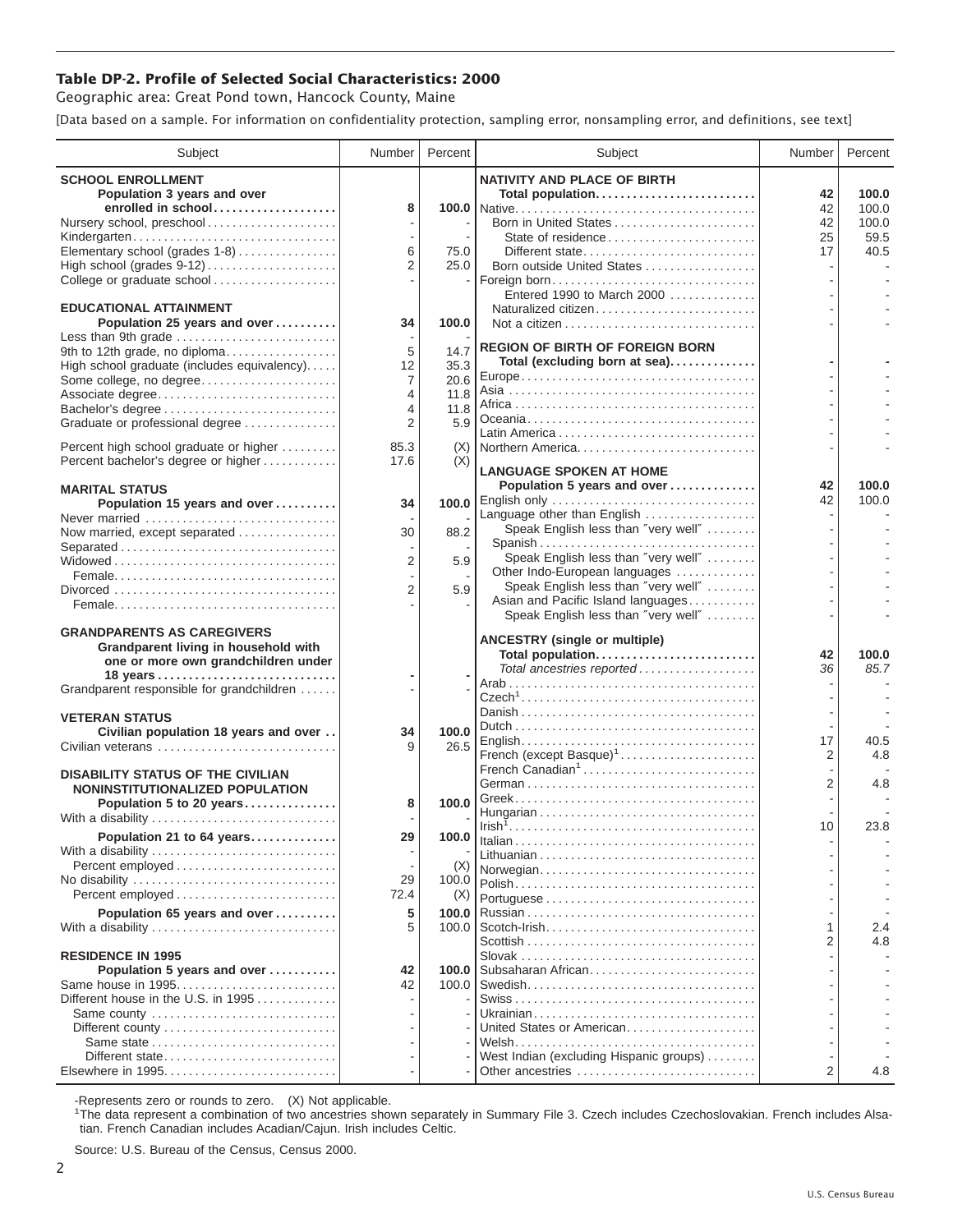## **Table DP-3. Profile of Selected Economic Characteristics: 2000**

Geographic area: Great Pond town, Hancock County, Maine [Data based on a sample. For information on confidentiality protection, sampling error, nonsampling error, and definitions, see text]

| Subject                                                                         | Number   | Percent | Subject                                                                                                                 | Number              | Percent          |
|---------------------------------------------------------------------------------|----------|---------|-------------------------------------------------------------------------------------------------------------------------|---------------------|------------------|
| <b>EMPLOYMENT STATUS</b>                                                        |          |         | <b>INCOME IN 1999</b>                                                                                                   |                     |                  |
| Population 16 years and over                                                    | 34       | 100.0   | Households                                                                                                              | 19                  | 100.0            |
| In labor force                                                                  | 23       | 67.6    | Less than \$10,000                                                                                                      | 2                   | 10.5             |
| Civilian labor force                                                            | 23<br>23 |         |                                                                                                                         | 3                   | 15.8             |
| Employed                                                                        |          |         | \$25,000 to \$34,999                                                                                                    | 5                   | 26.3             |
| Percent of civilian labor force                                                 |          |         | $(X)$ \\ \$35,000 to \$49,999                                                                                           | 4                   | 21.1             |
|                                                                                 |          |         | \$50,000 to \$74,999                                                                                                    | 5                   | 26.3             |
| Not in labor force                                                              | 11       |         | $32.4$ \\ \$75,000 to \$99,999                                                                                          |                     |                  |
| Females 16 years and over                                                       | 16       | 100.0   | \$100,000 to \$149,999                                                                                                  |                     |                  |
| In labor force                                                                  | 8        | 50.0    | \$200,000 or more                                                                                                       |                     |                  |
| Civilian labor force                                                            | 8        | 50.0    | Median household income (dollars)                                                                                       | 32,083              | (X)              |
| Employed                                                                        | 8        | 50.0    |                                                                                                                         |                     |                  |
| Own children under 6 years                                                      |          |         | With earnings<br>Mean earnings (dollars) <sup>1</sup>                                                                   | 17<br>36,124        | 89.5<br>(X)      |
| All parents in family in labor force                                            |          |         | With Social Security income                                                                                             | 5                   | 26.3             |
| <b>COMMUTING TO WORK</b>                                                        |          |         | Mean Social Security income (dollars) <sup>1</sup>                                                                      | 7,480               | (X)              |
| Workers 16 years and over                                                       | 23       |         | 100.0 With Supplemental Security Income                                                                                 |                     |                  |
| Car, truck, or van - - drove alone                                              | 15       | 65.2    | Mean Supplemental Security Income                                                                                       |                     |                  |
| Car, truck, or van - - carpooled<br>Public transportation (including taxicab)   | 4        | 17.4    | $\text{(dollars)}^1 \dots \dots \dots \dots \dots \dots \dots \dots \dots \dots \dots$<br>With public assistance income |                     | (X)              |
|                                                                                 |          |         | Mean public assistance income $(dollars)^1 \ldots$ .                                                                    |                     | (X)              |
| Other means                                                                     |          |         | With retirement income                                                                                                  | $\overline{2}$      | 10.5             |
| Worked at home                                                                  | 4        | 17.4    | Mean retirement income (dollars) <sup>1</sup>                                                                           | 3,000               | (X)              |
| Mean travel time to work $(minutes)^1$                                          | 48.9     | (X)     | Families                                                                                                                | 15                  | 100.0            |
| <b>Employed civilian population</b>                                             |          |         | Less than \$10,000                                                                                                      |                     |                  |
| 16 years and over                                                               | 23       |         |                                                                                                                         |                     |                  |
| <b>OCCUPATION</b>                                                               |          |         | \$15,000 to \$24,999                                                                                                    | 3                   | 20.0             |
| Management, professional, and related                                           |          |         |                                                                                                                         | 5                   | 33.3             |
| Service occupations                                                             | 12       |         | $\frac{1}{2}$ \$35,000 to \$49,999                                                                                      | $\overline{2}$<br>5 | 13.3<br>33.3     |
| Sales and office occupations                                                    | 6        |         |                                                                                                                         |                     |                  |
| Farming, fishing, and forestry occupations                                      |          |         |                                                                                                                         |                     |                  |
| Construction, extraction, and maintenance                                       |          |         |                                                                                                                         |                     |                  |
|                                                                                 | 5        |         | 21.7 \$200,000 or more                                                                                                  |                     |                  |
| Production, transportation, and material moving                                 |          |         | Median family income (dollars)                                                                                          | 32,083              | (X)              |
|                                                                                 |          |         | Per capita income (dollars) <sup>1</sup>                                                                                | 16,206              | (X)              |
| <b>INDUSTRY</b>                                                                 |          |         | Median earnings (dollars):                                                                                              |                     |                  |
| Agriculture, forestry, fishing and hunting,                                     |          |         | Male full-time, year-round workers                                                                                      | 32,250              | (X)              |
|                                                                                 | 5        | 21.7    | Female full-time, year-round workers                                                                                    |                     | (X)              |
| Manufacturing                                                                   |          |         |                                                                                                                         | Number              | Percent          |
| Wholesale trade                                                                 | 2        | 8.7     |                                                                                                                         | below               | below            |
| Retail trade                                                                    | 6        | 26.1    | Subject                                                                                                                 | poverty<br>level    | poverty<br>level |
| Transportation and warehousing, and utilities                                   |          |         |                                                                                                                         |                     |                  |
| Finance, insurance, real estate, and rental and                                 |          |         |                                                                                                                         |                     |                  |
| $leasing \ldots \ldots \ldots \ldots \ldots \ldots \ldots \ldots \ldots \ldots$ | 4        | 17.4    | <b>POVERTY STATUS IN 1999</b><br>Families                                                                               |                     |                  |
| Professional, scientific, management, adminis-                                  |          |         | With related children under 18 years                                                                                    |                     |                  |
| trative, and waste management services                                          | 4        | 17.4    | With related children under 5 years                                                                                     |                     |                  |
| Educational, health and social services                                         |          |         | Families with female householder, no                                                                                    |                     |                  |
| Arts, entertainment, recreation, accommodation<br>and food services             |          |         | husband present                                                                                                         |                     |                  |
| Other services (except public administration)                                   |          |         | With related children under 18 years                                                                                    |                     |                  |
| Public administration                                                           | 2        | 8.7     | With related children under 5 years                                                                                     |                     |                  |
|                                                                                 |          |         |                                                                                                                         |                     |                  |
| <b>CLASS OF WORKER</b>                                                          | 17       |         | Individuals<br>73.9 18 years and over                                                                                   | 2<br>2              | 4.8<br>5.9       |
| Private wage and salary workers<br>Government workers                           | 2        | 8.7     | 65 years and over                                                                                                       | $\overline{2}$      | 40.0             |
| Self-employed workers in own not incorporated                                   |          |         | Related children under 18 years                                                                                         |                     |                  |
|                                                                                 | 4        | 17.4    | Related children 5 to 17 years                                                                                          |                     |                  |
| Unpaid family workers                                                           |          |         | Unrelated individuals 15 years and over                                                                                 | 2                   | 50.0             |

-Represents zero or rounds to zero. (X) Not applicable.

<sup>1</sup>If the denominator of a mean value or per capita value is less than 30, then that value is calculated using a rounded aggregate in the numerator. See text.

Source: U.S. Bureau of the Census, Census 2000.